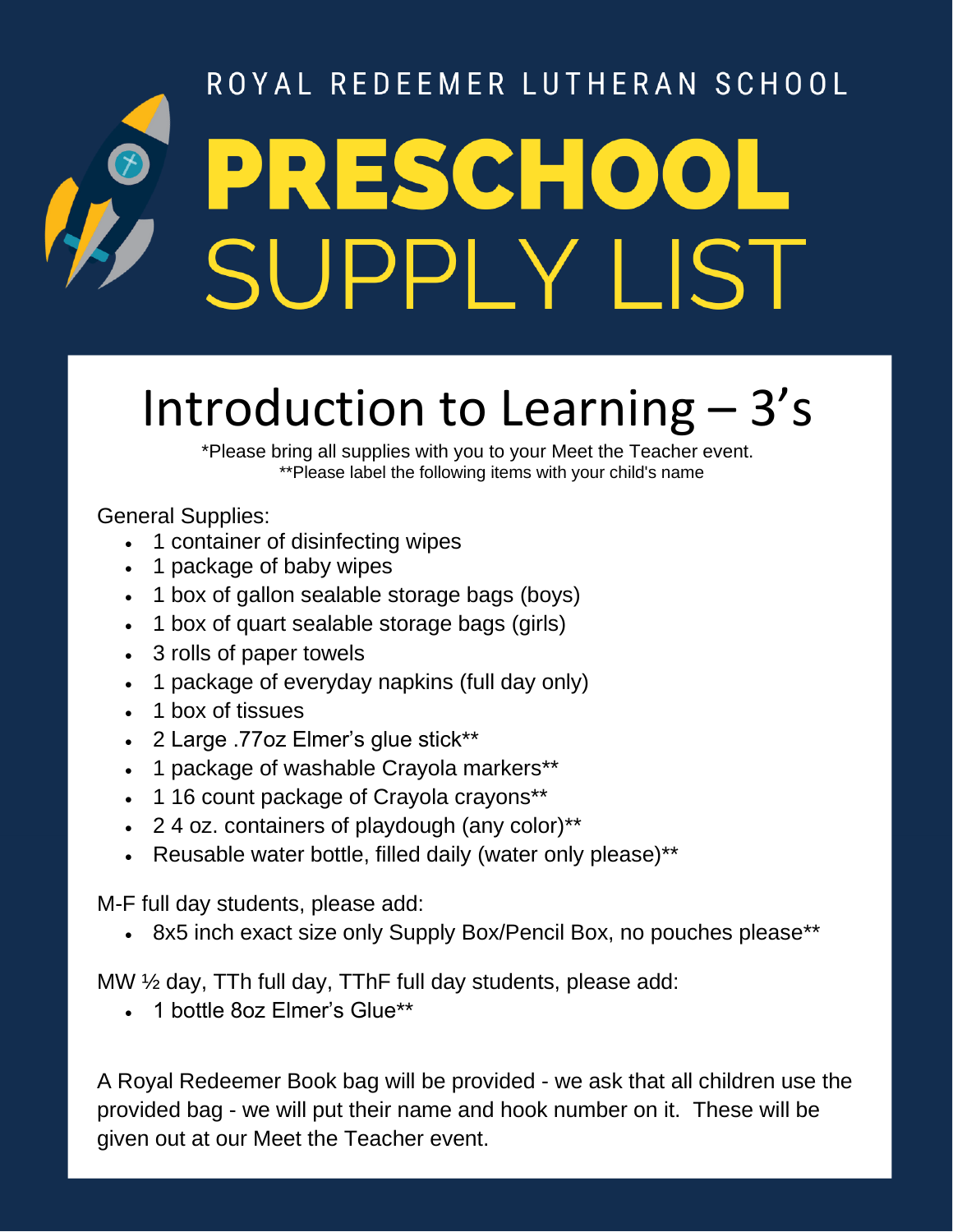# ROYAL REDEEMER LUTHERAN SCHOOL PRESCHOOL<br>SUPPLY LIST

## Kindergarten Readiness – 4's

\*Please bring all supplies with you to your Meet the Teacher event.

#### General Supplies:

- 1 box of ziplock sandwich sealable storage bags (boys)
- 1 box of ziplock quart sealable storage bags (girls)
- 2 rolls of paper towels
- 1 box of tissues
- 3 large .77oz Elmer's glue sticks
- 1 bottle 4 oz Elmer's Glue
- 1 package of Crayola markers, classic colors only
- 1 16 or 24 count package of Crayola crayons
- Reusable water bottle with name on it, filled daily (water only please)

Room Specific Supplies:

M-F full day students, please add:

- 1 package of everyday napkins
- 1 container of Clorox wipes
- 8x5 inch only Supply Box/Pencil Box, no pouches please (with Student's Name on it)
- 1 pair of Fiskars Blunt-tip Kids scissors
- 1 package 5 oz dixie cups

\*\* Please label all supplies (including general supplies) with student's name\*\*

Continued on next page…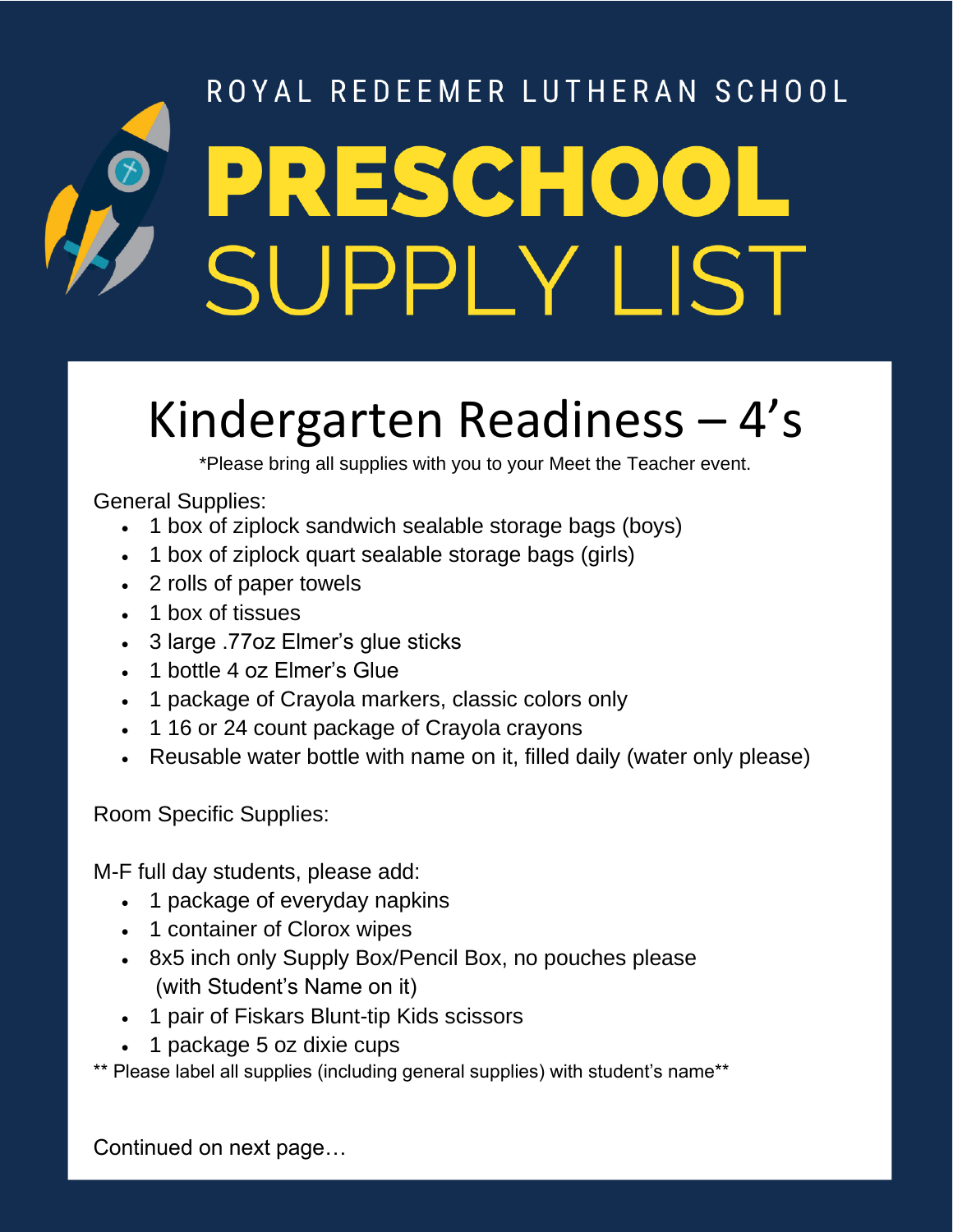## ROYAL REDEEMER LUTHERAN SCHOOL PRESCHOOL **SUPPLY LIST**

### Kindergarten Readiness – 4's continued:

\*Please bring all supplies with you to your Meet the Teacher event.

MWF ½ day students, please add:

- 1 container of Clorox wipes
- 8x5 inch only Supply Box/Pencil Box, no pouches please (with Student's Name on it)
- 1 travel soap box for crayons
- 1 pair of Fiskars Blunt-tip Kids scissors
- 1 4 oz container of playdoh any color
- 1 2 pocket poly folder, blue
- 1 Crayola watercolor paint set, 8 count

\*\* Please label all supplies (including general supplies) with student's name\*\*

TThF full day students, please add:

• I package of baby wipes

\*\* Please DO NOT label any supplies\*\*

A Royal Redeemer Book bag will be provided - we ask that all children use the provided bag - we will put their name and hook number on it. These will be given out at our Meet the Teacher event.